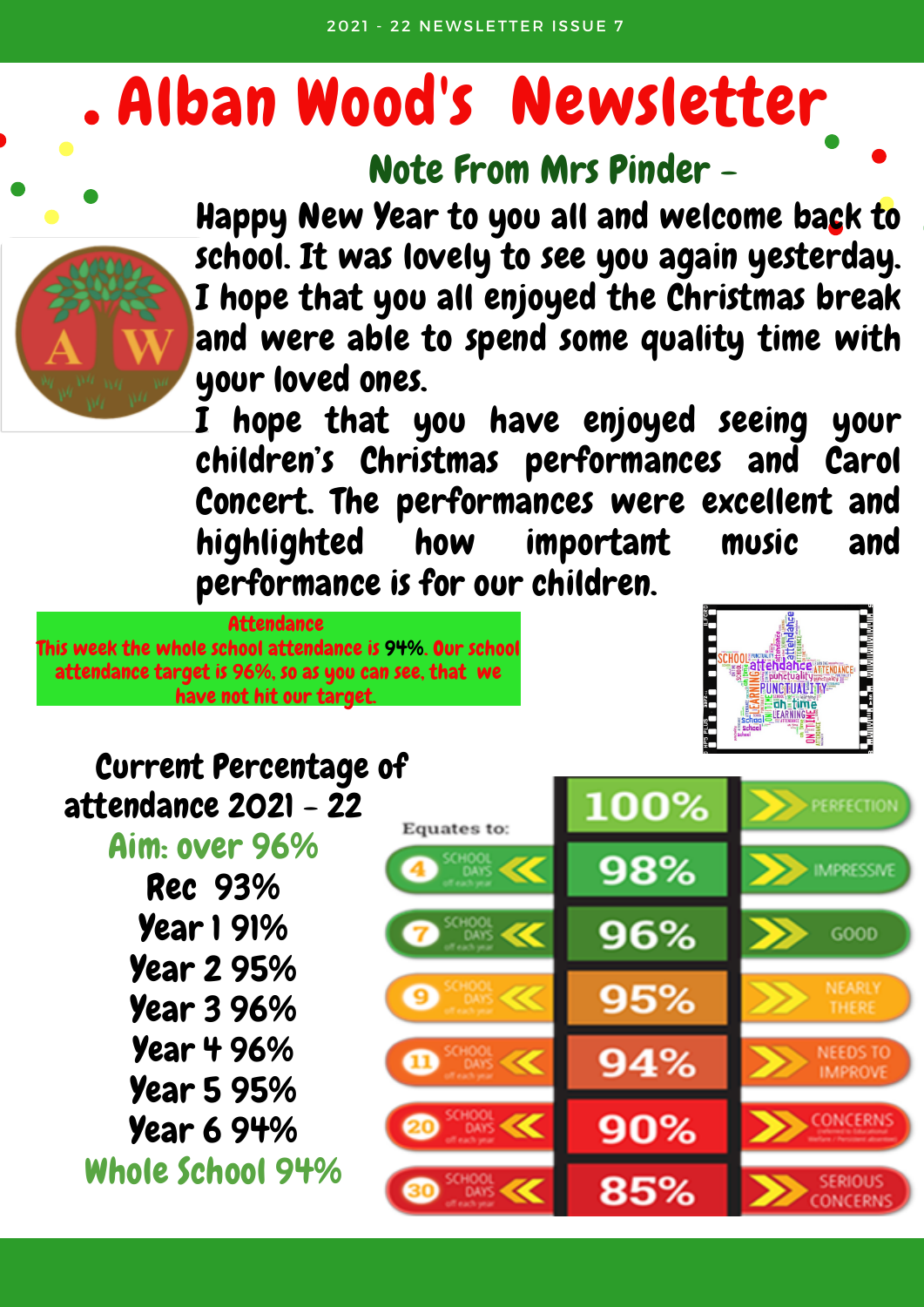### Dates For The Diary

12th Jan - Warner Brothers Workshop - KS2. 20th Jan - Year 4 Indoor Athletics at Future Academies 20th Jan - Football Match against Holyrood. 4th Feb - NSPCC Number Day 7th - 11th Feb - Mental Health Week. 11th Feb - Grant Strong Author in School 14th - 18th Feb - Half Term 21st - 25th Feb- Bikeability - Years 5 and 6 3rd Mar - World Book Day 9th Mar - Year 2 Class Assembly - 9:00am 16th Mar -Year 6 Class Assembly - 9:00am 23rd Mar -Year 5 Class Assembly - 9:00am 28th Mar -Parent Consultations - Face to Face 20th Mar -Parent Consultations - Remote 31st Mar - Nursery - End of term 1st April - End of Term - 2:00pm finish 19th Apr - INSET Day - School closed to Children 20th - Apr - First Day back for Children.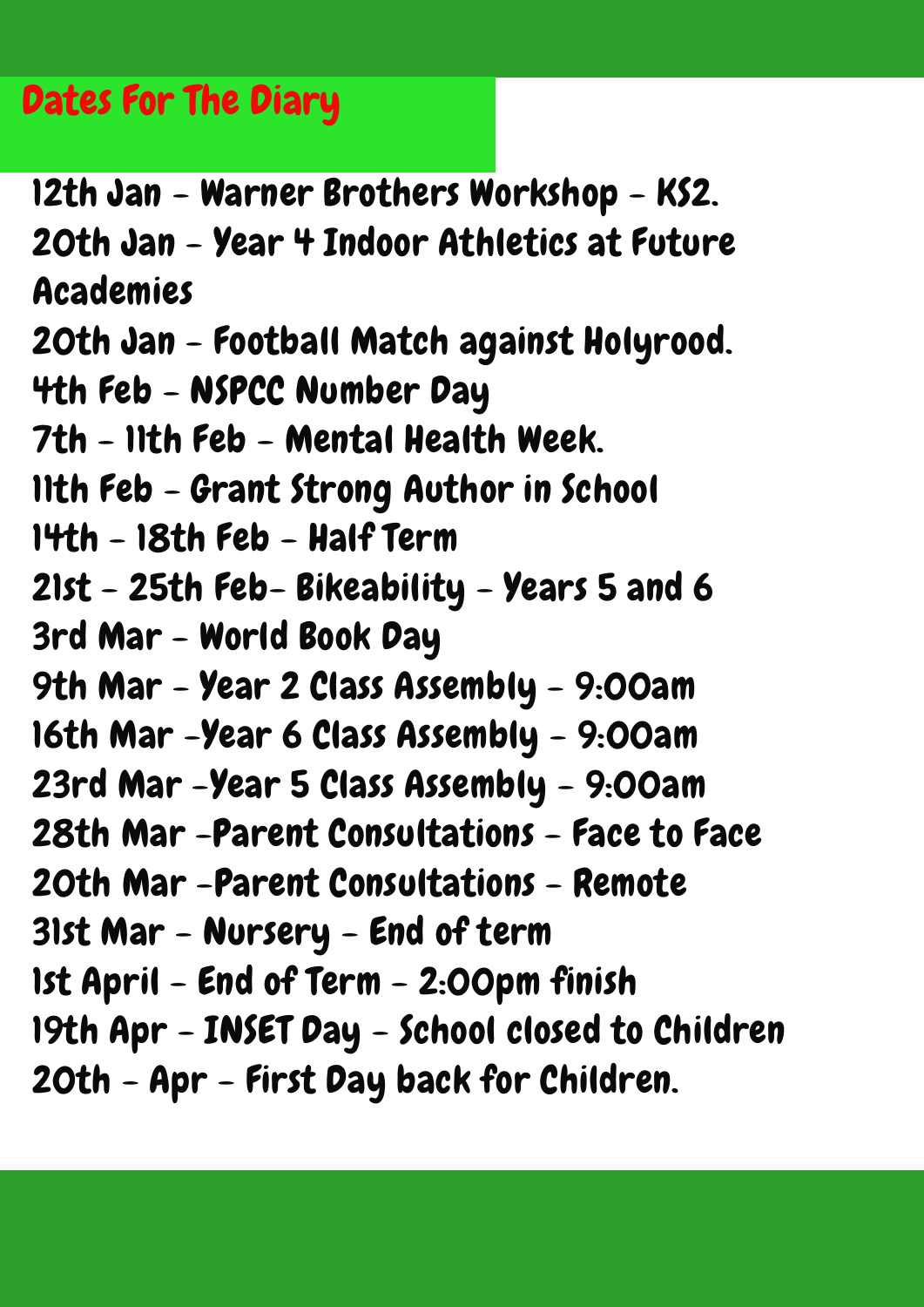The deadline for making your application for a Reception place for September 2022 is Saturday 15th January 2022. We strongly advise you to list several schools on your application, ranked in order of your preference. Full details about online applications, how places are offered, the appeals process and further information is available here:

https://www.hertfordshire.gov.uk/services/schools-andeducation/school-admissions

#### Thank You

On behalf of all staff, a huge 'Thank You' to the children and parents who brought Christmas cards and gifts at the end of last term. We all really appreciate your thoughtfulness and generosity, especially at such a busy and costly time of year.

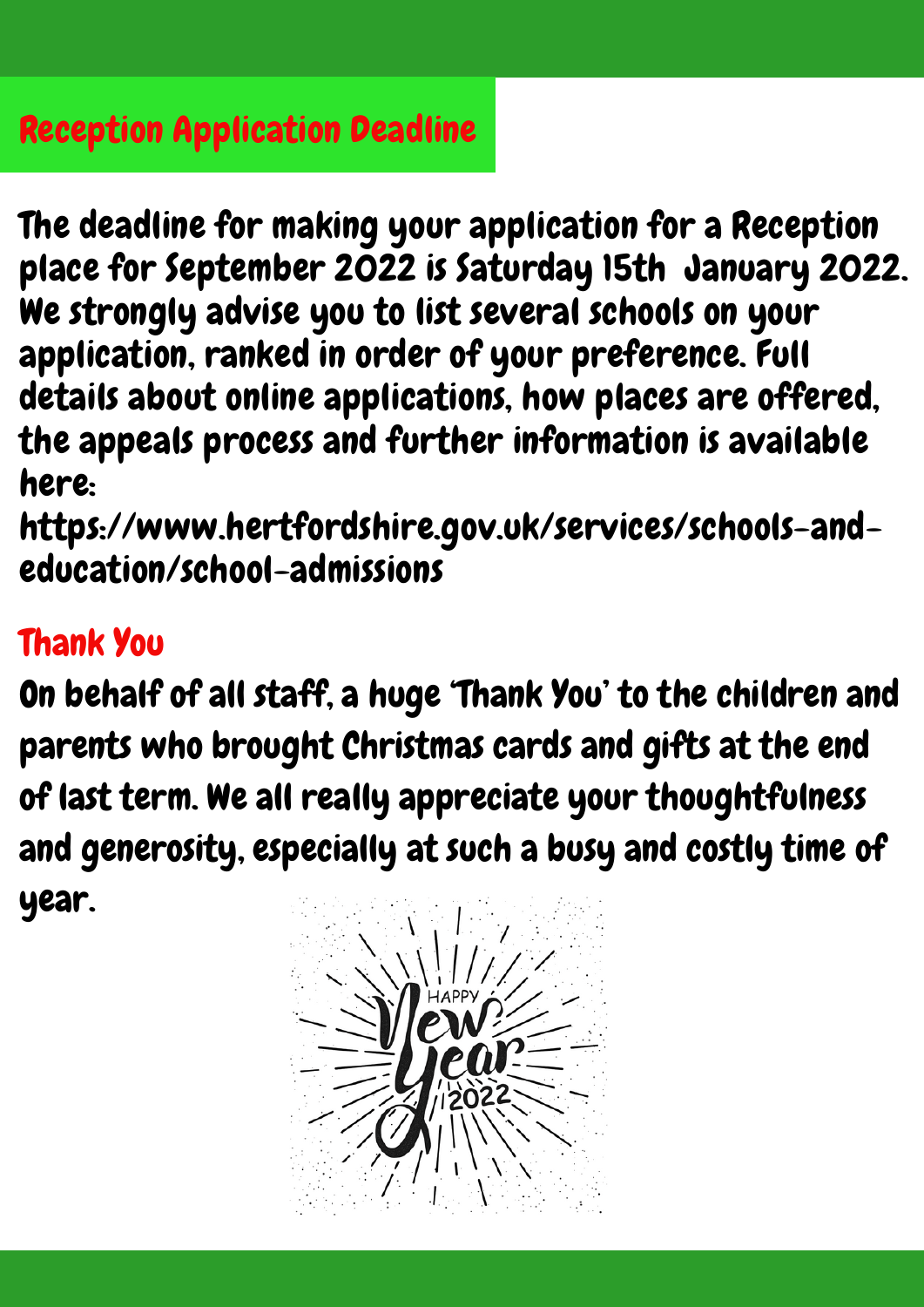#### **Headlice**

Recently, cases of head lice have been identified across the school and we wanted to make sure you were kept informed. Whilst lice are nothing more than a nuisance, it is important that children are checked on a weekly basis so that any head lice can be dealt with quickly and before they are allowed to spread. As there have been cases, we suggest that you check your child's head as soon as possible. Here is some simple advice you may wish to follow to keep head lice outbreaks to a minimum. Check your child's hair once a week. Use a proper detection comb – with teeth no more than 0.3mm apart to trap head lice. The comb is usually white in colour so that lice can be easily identified. If you find live lice, consult a pharmacist to check the whole family. Further advice on the treatment of head lice can be found on NHS website.

http:/www.nhs.uk/conditions/headlice/pages/treatment.as px

Thank you for your co-operation